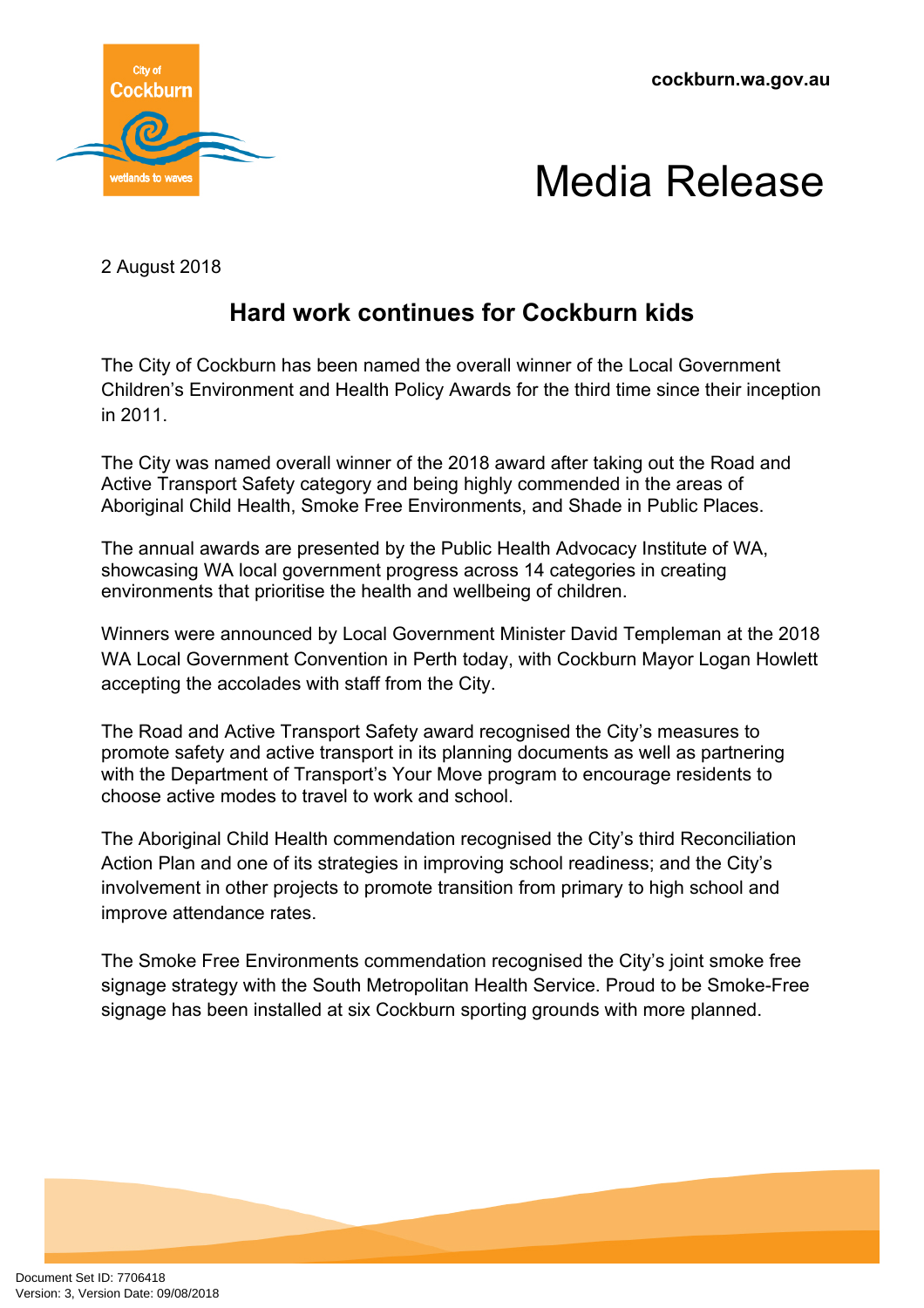**cockburn.wa.gov.au**





For the third time, the City was recognised in the Shade in Public Places category for its specific shade sail policy and tree-planting program. Numerous shade sails have been erected at Botany Park and elsewhere under the Playground Shade Sail Strategy 2013-2023. The 2016 Street Tree Master Plan enables tree planting to encourage natural shade.

–––––– ENDS